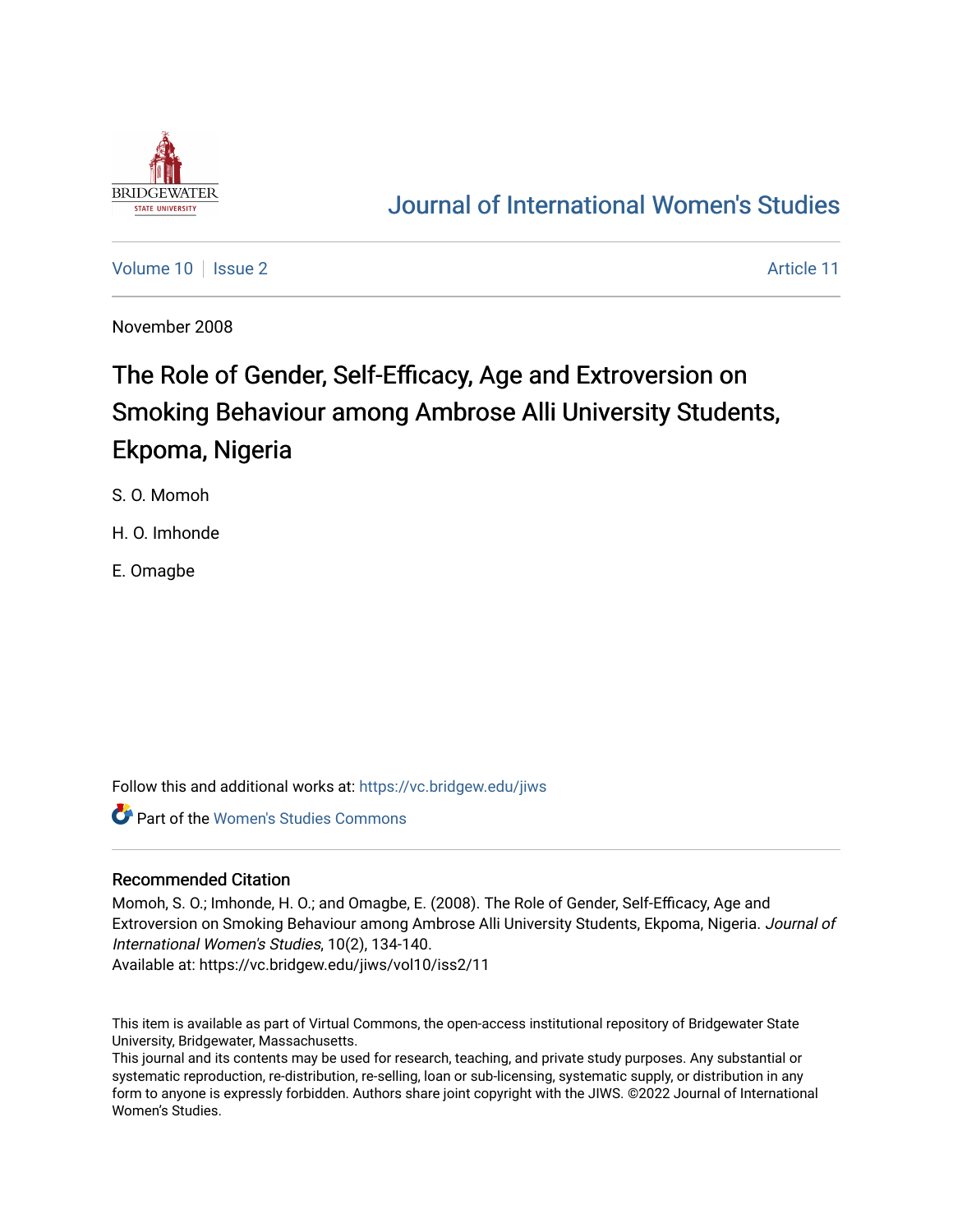This journal and its contents may be used for research, teaching and private study purposes. Any substantial or This journal ond in Bootherius They be used on research the Efficing any private supply published in any form i<br>systematic reproduction, The distribution, The selfidg, 1958 To Estis Alexandria, Systematic Selfify or Onstit to anyone is expressly forbidden. ©2008 Journal of International Women's Studies.

# **The Role of Gender, Self-Efficacy, Age and Extroversion on Smoking Behaviour among Ambrose Alli University Students, Ekpoma, Nigeria**

By S.O. Momoh<sup>1</sup>; Imhonde, H.O.<sup>2</sup>; E. Omagbe<sup>3</sup>

#### **Abstract**

This study examined the role of gender, self-efficacy, age and extroversion on smoking behavior among Ambrose Alli University Students. Two hundred and fifty (250) undergraduates participated in the study (males 160 and females 90). Questionnaire was used in collecting data that were analyzed in this study. The questionnaire consisted of 4 sections: the demographic variables, extroversion scale, self-efficacy scale and attitude toward smoking scale. Two out of the four hypotheses tested were supported. Results of the independent t-test indicated that there was a significant difference in the onset of smoking between females and males ( $t = 2.354$ ,  $df = 248$ ,  $P = < .05$ ). Result also showed that self-efficacy was significant when considering attitudes toward smoking behavior (t = 3.256, df = 248, P = <.05). However, age and extroversion was not found to be significant while considering smoking initiation and cessation. Based on the findings of this study it was recommended that the smokers' self-efficacy and gender must be taken seriously while considering smoking cessation. It also has implication for counseling.

*Keywords:* gender and smoking, Nigeria, university students

#### **Introduction**

 $\overline{a}$ 

Smoking among adults has been said to decline sharply, while a significant number of adolescents continue to adopt smoking as a habit (Thorndike, Rigotti, Safford & Singer, 1998). Research has identified some factors that may be important for the onset of smoking: Such factors include the followings, curiosity, the use of tobacco by parents, siblings and peer group pressure, personality variables such as extroversion and introversion, risk taking, feelings of anomie, search for meaning and rebellion against parents, search for excitement, animosity, poor relationship with authority figure, family disorganization, boredom, reduction of feelings of personal adequacy, escape from responsibility, moodiness, nervousness, evasiveness, notoriety, impulsiveness, aggressiveness, and hyperactivity.

Smoking is possible under a wide variety of circumstance or settings. These numerous settings become discriminative for smoking and thus come to serve as learned reinforcers for smoking. Thus an urge is subjectively experienced when these situations are encountered. The enjoyment of oral, manual, and respiratory manipulation involved in the process of lighting, puffing, and handling cigarette reinforce the art of smoking. For most smokers therefore, the combination of nicotine and psychosocial learning

Journal of International Women's Studies Vol. 10 #2 November 2008 134

<sup>1</sup> Institute of education Ambrose Alli University Ekpoma-Edo State, Nigeria Solomomoh@yahoo.com

 $2$  Department of Psychology Ambrose Alli University Ekpoma-Edo State, Nigeria

<sup>3</sup> Department of Psychology, Ambrose Alli University Ekpoma-Edo State, Nigeria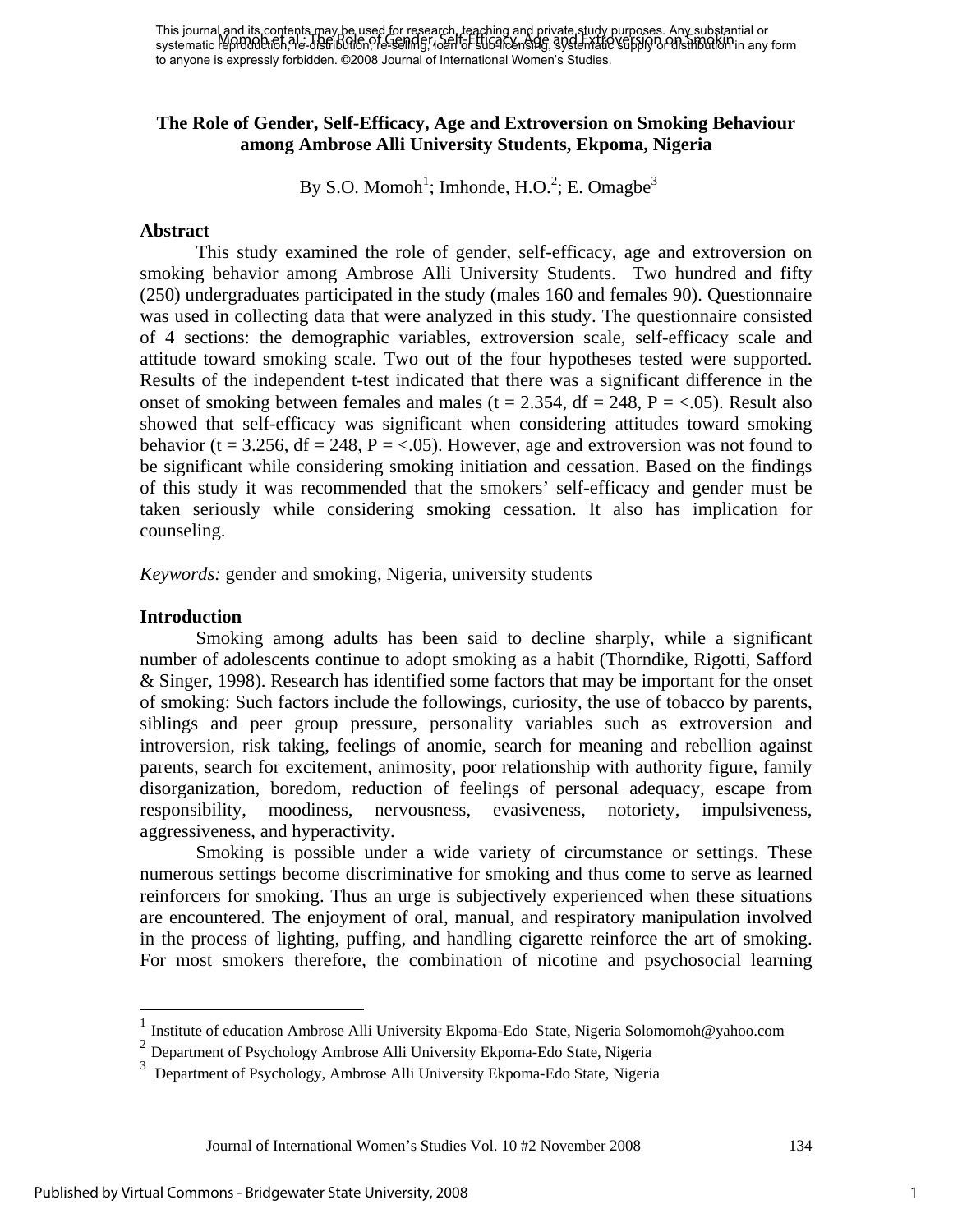produces such dependency that going without a cigarette is highly unpleasant (Fleming, Leventhal, Glynn & Ershler, 1989).

Different factors are involved at different stages of smoking and this has implication for intervention. Higher levels of drug use including cigarette smoking has been found to be associated with parental use, family background, single parentage, parental conflict, family disorganization, social class and peer group (Ndom & Adelekan, 1996). Ndom and Adelekan describe the typical smoker as male, young, single, from a polygamous and a low socioeconomic background. In their phase 1 survey, Ndom and Adelekan (1996) identified the following as common correlates to the three substances investigated (alcohol, cigarettes and cannabis); Peer influence, self-reported poor mental health, religiosity, parental/guardian supervision, perceived availability and perceived harmfulness.

In addition, drinking and smoking were reported to be more common among males and among respondents who reported study difficulties. The findings of Adelekan and Ndom supported already existing literature. Mangan and Golding (1983) found that about 32 percent of smokers have mothers who smoke as against 23 percent of nonsmoking mothers. They also found that a high percentage of smokers were found to have fathers who smoke and senior siblings and friends that smoke. These factors have implications for assessment and treatment. Such factors include role model, learning processes, modeling and socialization. The cue and the reinforcers of the behaviour are important. Smoking like gambling, pool-staking, and prostitution is a compulsive behaviour.

Why do people smoke despite all the evidences showing that it is bad for their health? It is not that they are somehow unaware of the association between smoking and disease: surveys show that 71 percent of smokers agree, "Cigarette smoking frequently causes disease and death". (U.S Department of Health and Human Services, 1981). Heredity seems to determine, in part, whether people will become smokers, how much they will smoke, and how easily they can quit (Carmeli, Swan, Robinette, & Fabsitz, 1992, Poerlau, 1995, Health and Madden, 1995).

Genetics may also influence how susceptible people are to the harmful effects of smoking for instance; there is a 48 percent higher rate of lung cancer in African-American smokers than in white smokers. This difference may be due to genetically produced variations in the efficiency with which enzymes are able to reduce the effects of the cancer-causing chemicals in tobacco smoke. On the other hand, although genetics play a role in smoking, most research suggests that environmental factors are the primary causes of the habit (Boomsma & Koopmans, 1994). Cigarette smoking has long been recognized as a major health problem and the single most preventable cause of death. Quitting however confers almost immediate health benefits. Therefore, the factors associated with initiation of smoking and smoking cessation has important public health implications.

Past researches has shown that the earlier individual begin daily smoking the more cigarette they are likely to smoke and are less likely to quit. Most smokers begin daily smoking in their teens. In 1994/95, 16 percent of 21-39 year olds who had ever smoked daily reported that they had started to do so at age 14 or younger. 55 percent reported ages 14 to 17, and 15 percent, ages 18 or 19. Just 14 percent had started daily smoking at age 20 or older (Beauder, 1996). Starting to smoke at an early age was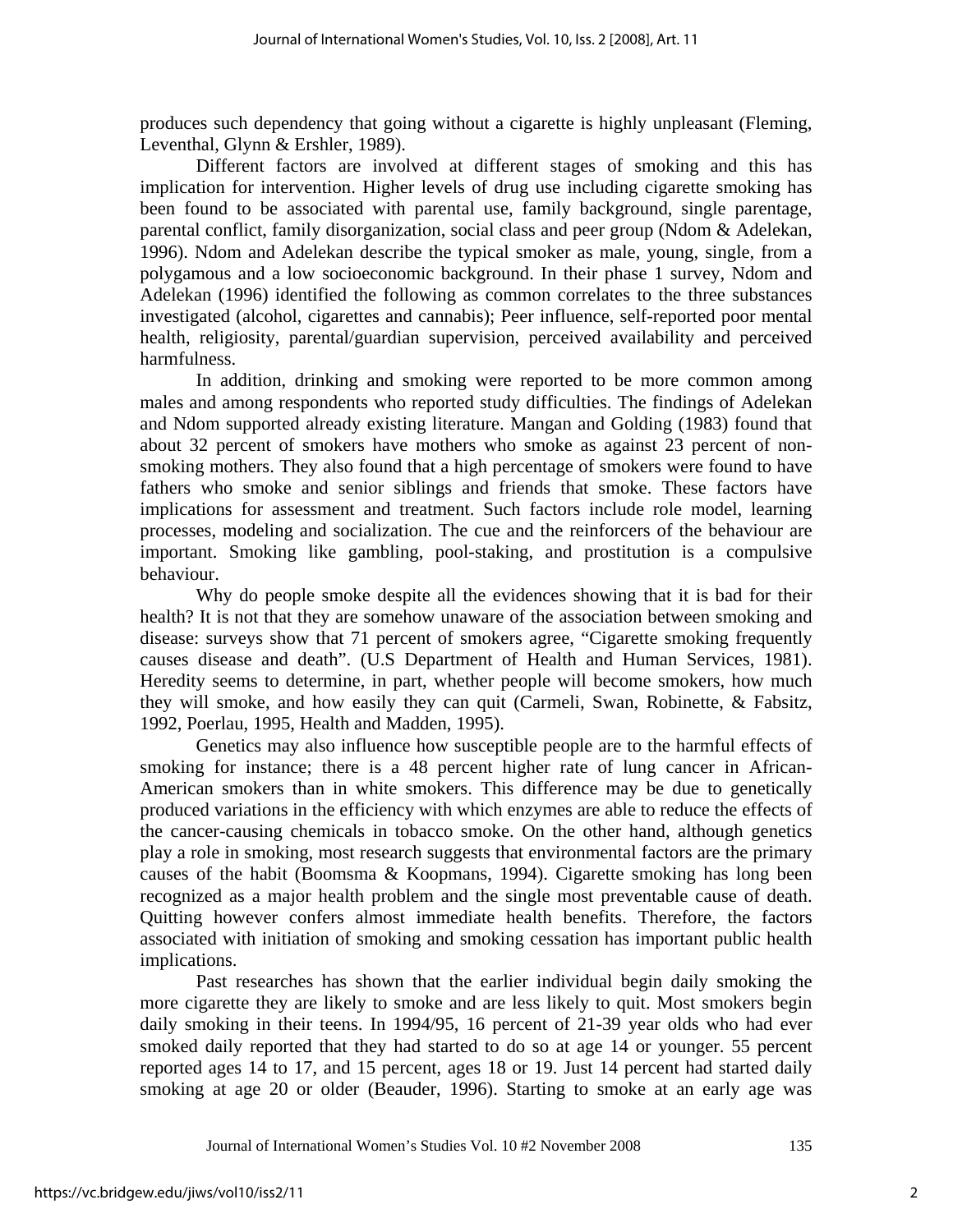associated with heavy smoking in later life. The odds of being a heavy smoker were significantly greater for those who began in early adolescence, compared with those who started at age 20 or older (Taoli & Wynder, 1991).

A number of other factors were linked with heavy smoking. The odds were greater for man than women. Educational attainment was also important as people with less than high school graduation had higher odds of being heavy smokers than did those with college or university graduation. By contrast, while chronic stress was significantly related to heavy smoking, depression during the last year and low self–esteem were not (Anda, Williamson, Escobedo, 1990).

Self-efficacy is another factor that could be considered while examining smoking initiation and cessation. Bandura (1997) defines self-efficacy as "the conviction that one can successfully execute the behavior required to produce the desired outcomes". Selfefficacy can affect health behavior in a number of ways. Self-judgments of efficacy determine choice behavior that is, which activities will be attempted and which to avoid. Attempts to reduce cigarette use will be affected by self-judgments. Self-efficacy also affects the amount of effort devoted to a task, and the length of persistence when difficulties are encountered. Recovery from serious illness or physical trauma may be more rapid and complete in those whose beliefs in their physical efficacy are strong. Imhonde, Afolabi, and Ehon (2001), in their study of the influence of self-efficacy, duration of smoking and gender on perceived smoking cessation, found that self-efficacy was important in considering smoking cessation.

Leventhal and Cleary (1980) described smoking as a complex behavior that evolves through several stages. Smoking in adolescence is commonly conceptualized as progressing through a sequence of developmental stages characterized by different stages of smoking frequency and intensity, often cumulating in nicotine dependence (Cobby, Tiffany, Shiffman, Niaura, 2000). Basic definitions of smoking have been summarized as preparation, initial trying experimentation, regular use and addictive use (Flay, 1993, Flay Ockeme, & Tager, 1992).

The preparation stage involves formation of beliefs and attitude about smoking prior to ever trying a cigarette. Initial trying refers to experimentation with the first few cigarettes, with a gradual increase in the frequency of smoking in various situations. Regular use refers to smoking on a regular, although still infrequent basis, such as every weekend or weekdays before or after school. Addictive use refers to adolescent smoking that occurs on a regular basis and is driven by cravings for nicotine, regular daily smoking, and experience of withdrawal symptoms when cigarette intake is delay (Colby, et al 2000).

It is also clear that apart from the psychological factors, there are biological reasons for the maintenance of smoking. Smokers develop a psychological dependence on the nicotine content of cigarettes. Ultimately, when this happened a complex relationship develops among smoking, nicotine levels and the smoker's emotional state. Specifically, it seems that smoking tends to affect and regulate people's emotions. Because smoking raises the nicotine level in the blood, a certain nicotine level eventually becomes associated with a positive emotional state. As a result, people smoke in order to regulate both emotional states and nicotine level in the blood (Leventhal & Cleary, 1980) Pomerlean & Pomerleau, 1989, Nowak, 1994b Gilbert 1995).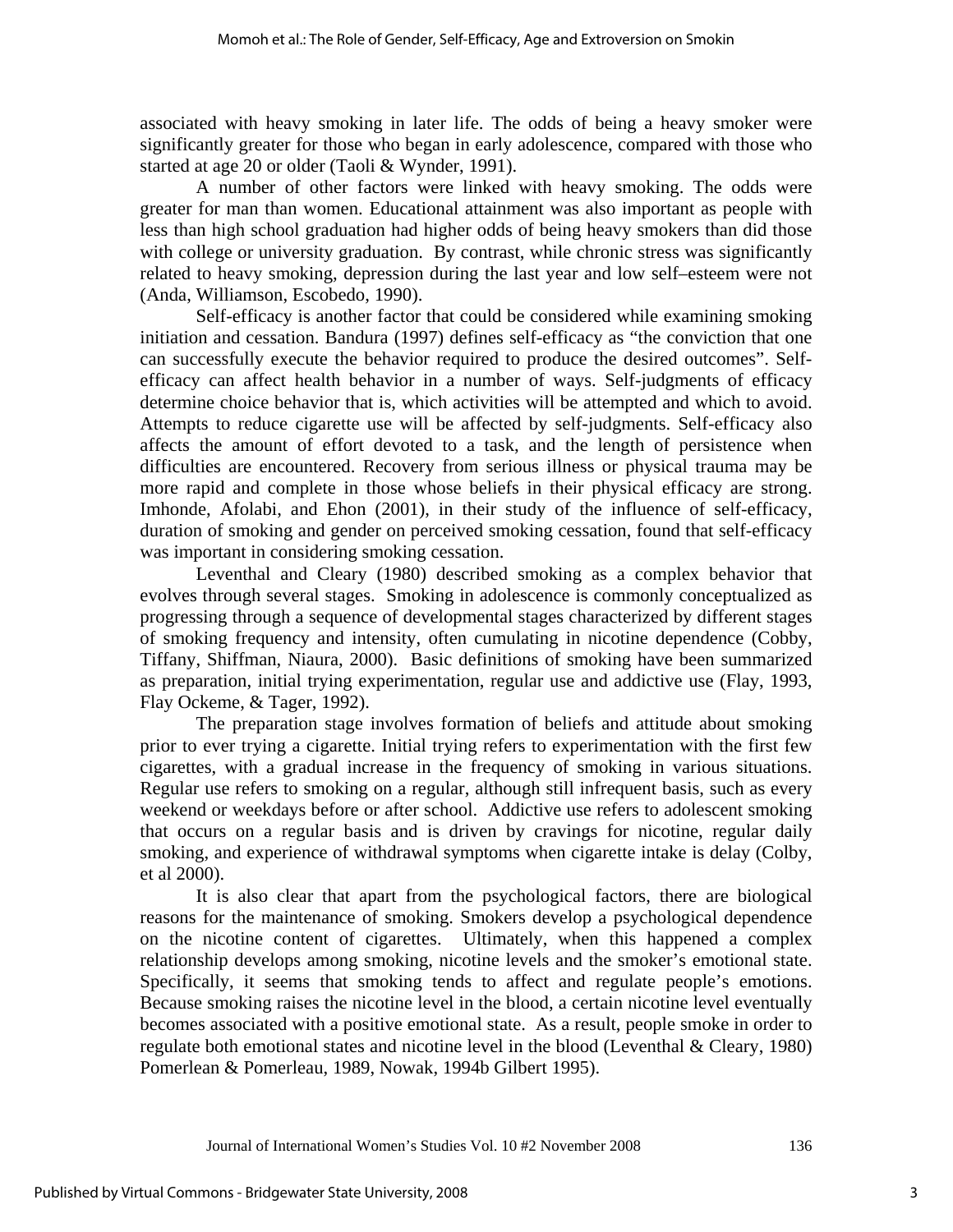The present study sought to examine the role of age, sex and self-efficacy on smoking behavior here defined as initiation and perceived quitting behavior. In doing so we hypothesized that extroverts will engage in smoking much earlier than introverts. Secondly we postulated that Females would experience first use of cigarette earlier than males. Thirdly we hypothesized that smokers with high self-efficacy are likely to have a favorable attitude toward perceived smoking cessation than smokers with low selfefficacy. Lastly we postulated that adults (defined here as smokers who are 25 years and above) will have a favorable attitude toward perceived smoking cessation than young adult (below 25 not less than 18).

# **Method of study**

#### *Participants*

 The research participants comprised of 250 undergraduate students drawn from five faculties (50 students from each faculty) in Ambrose Alli University, Ekpoma. The faculties used were the faculties of social sciences, law, engineering, Agriculture, and natural science. The total number of male was 160 (64.0%), while female were 90(30.0%). Out of the 250 participants used for analysis, 125 (50%) were catholic, 45 (18, 4%) were Muslim, 46(18.4%) were Pentecostal; 20(8%) were traditional worshippers, while the remaining 13 (5.2%) fell into other religion not specified in this research. 90(36%0 participant were occasional smokers, while the remaining 160 (64%) participant were regular smokers. Participants who got initiated into smoking by friends were 57(22, 8%) while 50(20%) were initiated as a result of either or both of their parents smoking, the remaining 143(57.2%) were initiated as a result of their nearness to the source of cigarette. The ages of all the participants (both male and female) fell within the ranges of 15 to 27 years, and their mean age was (21,14).

#### *Instrument*

 The instrument used in gathering data for this study was a questionnaire. The questionnaire was made up of four sections, which are presented under the following subheadings:

#### *Demographic variables*

This section of the questionnaire elicited social demographic information about participants. Specifically, information required from the respondents included their gender. Age, sex, frequency of smoking, cues that makes them smoke, and age of initiation.

#### *Extraversion Scale (ES)*

 The extraversion scale was adapted from the Eysenck Personality Questionnaire. It is a 22-item scale which tests the tendency of the respondent toward social inhibition, passivity, and caution, sociability, activity and willingness to take risks. It has a 'YES' or 'NO' response format. Yes was scored 2, No was scored 1. The scale was also re-tested among a sample of 60 current adolescent smokers (50 males and 10 females) and 70 nonadolescent smokers (40 males and 30 females) in Benin City. Psychometric properties of the scale were established, with coefficient alpha of 0.91 and split half reliability of 0.67.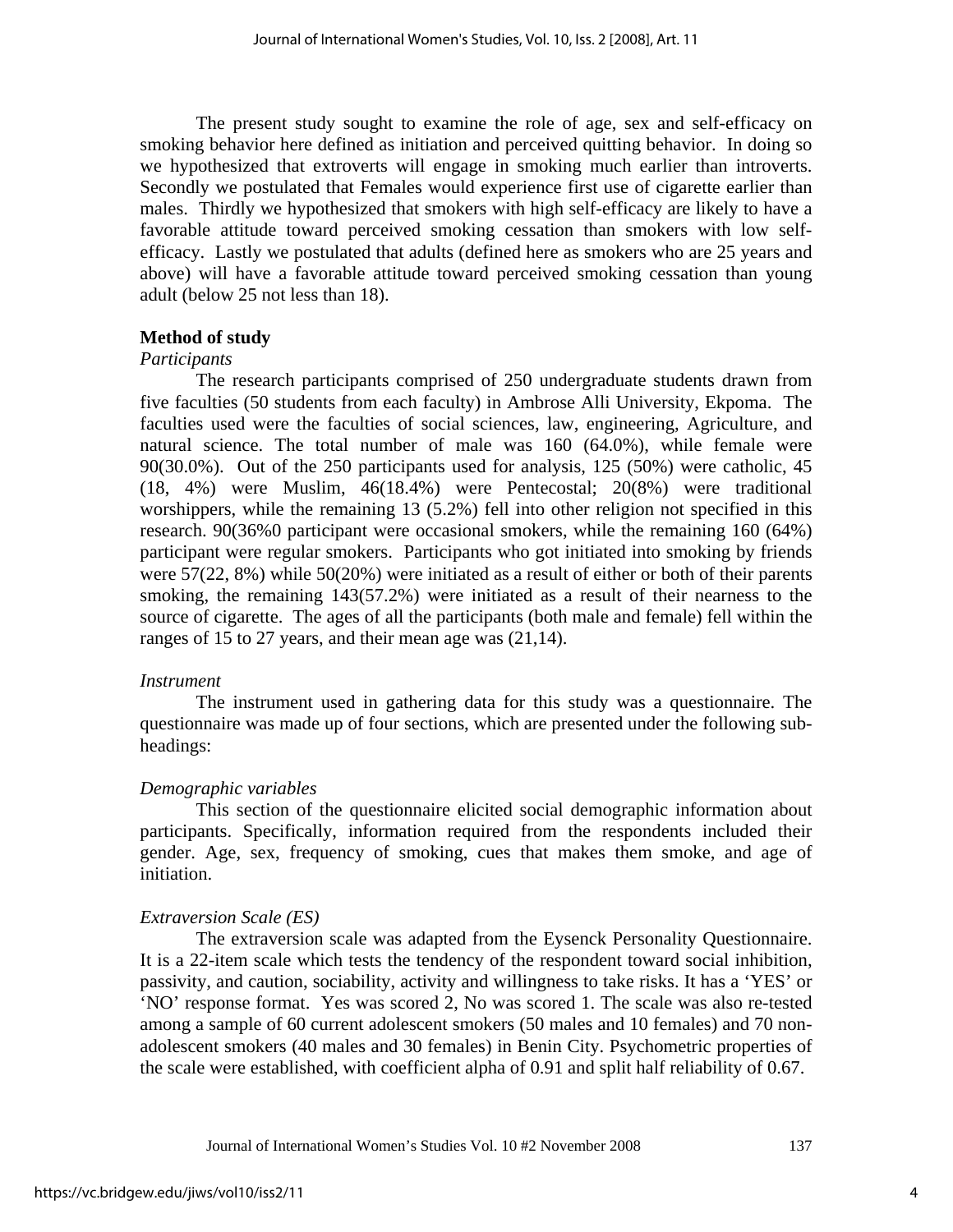# *Self-Efficacy Scale (SES)*

Self-efficacy was measured by the SES which was adapted from Coletti, Supnick & Payne (1985) and revalidated by Imhonde, Afolabi, & Ehon (2001). It is a 22-item scale and is measured on five point strongly Agree (5) to strongly disagree (1) Likert type response format. The SES has a coefficient alpha of 0.72 and Guttman split half reliability of 0.63

# *Attitude toward Smoking Cessation Scale*

This was a 20-item scale with likert type response format; strongly agree (5), agree (4) undecided (3), disagree (2) strongly disagree (1). A reliability coefficient alpha of 65 was obtained for this study.

# **Procedure**

 Copies of the questionnaire were personally administered to the students by the researchers by going to their faculties. Due to the relative length of the questionnaire, participants were allowed to take the questionnaire home and were implored upon to return the completed questionnaire to the faculty office from were copies of the scale were retrieved after two days.

# **Results**

 The independents t-test was basically used for analysis. Results showed that there was a significant difference between females and males in the onset of smoking  $(t =$ 2.354, df = 248,  $p = \langle .05 \rangle$ . Results also showed that there was a significant difference between smokers' with high self-efficacy and low self-efficacy on perceived smoking cessation (t = 3.256, df = 248, P = <.05). However, there was no significant difference between extroverts and introverts in the initiation of smoking (t= - 111, df = 248,  $p = n.s$ ). Age was also not significant in the perception of smoking cessation ( $t = 1.347$ , df = 248,  $p = n.s$ ).

# **Discussion**

 This study examine the influence of gender, self-efficacy, personality and age on smoking behavior. Results of the study showed that two out of the four hypotheses stated was confirmed. Hypothesis one which stated that extroverts will engage in smoking initiation earlier than introverts was not supported. This goes to show that whether you are extroverted or introverted, it is not certain who starts smoking first. There are times when introverts may begin earlier than extroverts in the initiation of smoking. So also introverts may be earlier than extroverts in the initiation of smoking. This may be as a result of environmental factors and possible peer group influences. This finding supported the work of Brown, Lewinsohn, Seeley, & Wagner, 1996, who found that extroverts brought up in an environment where smoking is permitted, are more likely to smoke early, than introverts brought up in the same environment.

 The second hypothesis showed that there was no significant difference in the attitude of adults and young adults on perceived smoking cessation. This finding was supported by Carmody (1992). His findings showed that it is not too certain as to whom whether adults or young adults have a favourable attitude toward perceived smoking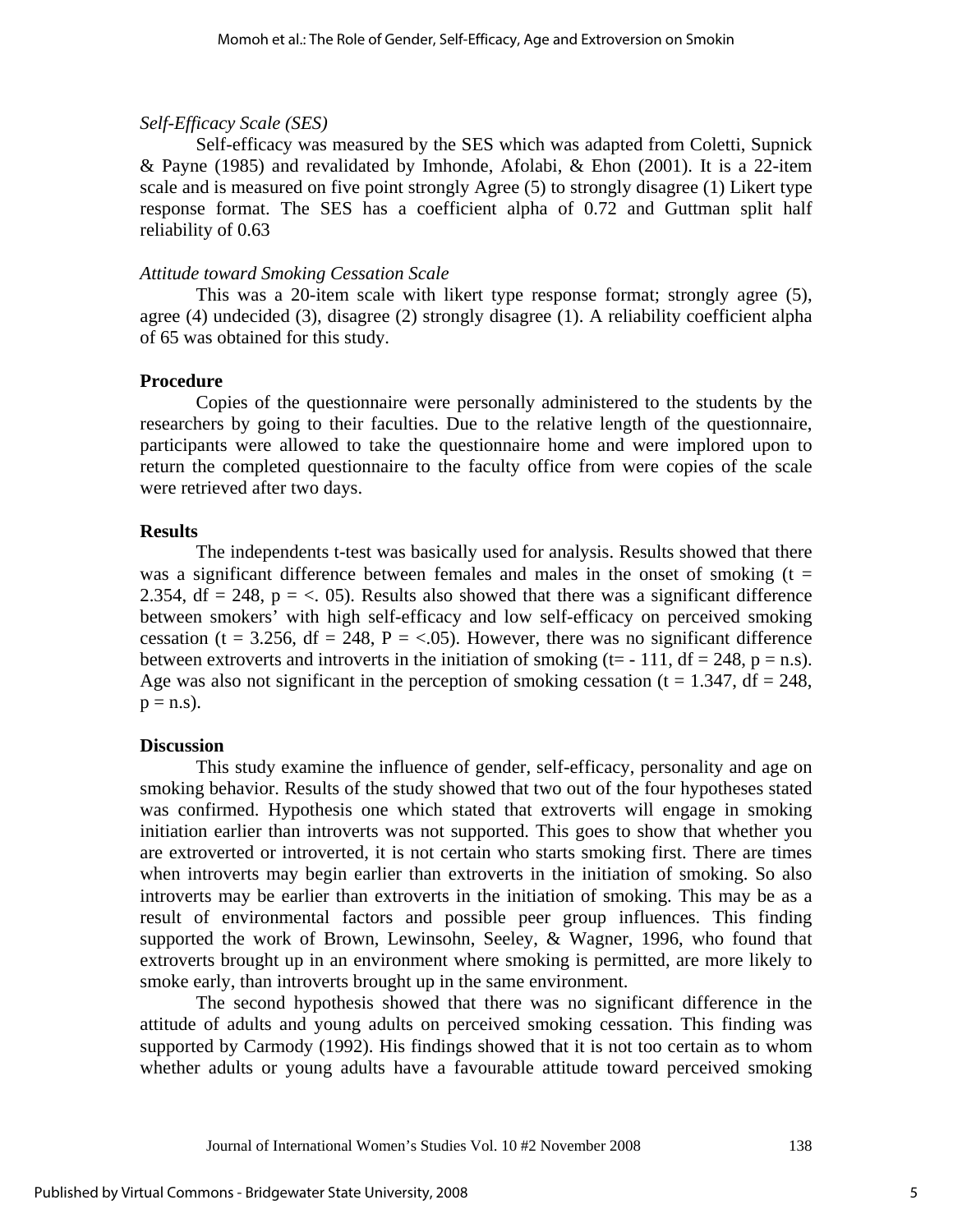cessation. This finding did not support the findings of Freund, D'Agostino, Belanger (1992) who found 70% adults, 30% young adult, favouring perceived smoking cessation.

 Results obtained also shows that females engage in smoking earlier than males. This result was surprising, considering the cultural perspective that frowns on females smoking in Nigeria. There is a strong relationship between this finding and the findings of Imhonde, Afolabi, & Ehon (2002), which discovered that females who smoke do not see themselves as females first, but rather as individual who are capable of doing things that any other individual can do. This finding was also supported by the findings of Fiore, Novotry & Piece (1989) who found a significantly positive relationship between females and male on smoking initiation.

 The findings that smokers with high self-efficacy have a favorable attitude toward perceived smoking cessation than smokers with low self-efficacy was not surprising as it is the believe that individuals with high self-efficacy are capable of initiating and carrying to the end task initiated. Self-efficacy for a specific situation has been said to allow one to deal better with uncertainty, distress, and conflict in realm of thought (Bandura, 1997; D'Clemente, 1986).

### Conclusion

 The findings of this study revealed that sex, age, self-efficacy, personality variables (extroversion and introversion) has a strong effect on smoking behaviour (initiation and quitting). There was however some limitation to this study. The first is that the study was limited to just one out of about 78 universities (both government owned and private universities) in Nigeria. This has implications for generalization of results thus obtained. Secondly possible biases in responses could be another limitation. In this case, the respondents may falsify responses, which were not really the opinions held by them. But on the surface the responses look genuine.

Despite these limitations, this study possesses several strengths. For one the almost equal representation of females in the sample which hitherto was a difficult task to come by as no female in Nigeria would naturally want to come out and accept being a smoker as a result of the stigma attached to female smoking. This study has also provided insights, which therapist and counselors need to know for future planning, delivery of intervention package and what should form a psycho educational training on the need not to smoke and those already smoking, the need to stop. The need to build a strong selfefficacy on those about to embark on smoking cessation program is very important.

#### **References**

- Anda, R. F., Williamson, D. F., Escobedo L.G. (1990). Depression and the dynamics of smoking. A national perspective. *Journal of the America medical Association* 54, 940-953.
- Bandura, A. (1997). Self-efficacy in changing societies. New York: Cambridge University Press.
- Beauder, M.P. (1996). Depression Health Reports (Statistics Canada, catalogue 82-003- XPB) 7(4):11-21.
- Boomsma, O.I. & Koopmas, J.R. (1994). Genetic and Social influences on starting to smoke. A study of Dutch adolescent twins and their parents. *Addition*, 89,219-226.
- Carmelli, D., Swang G.E., Robinette, & Fabsitz R. (1992) Genetic influence on smoking: A study of male Twins. *New Journal of Medicine,* 327, 881-883.

Journal of International Women's Studies Vol. 10 #2 November 2008 139